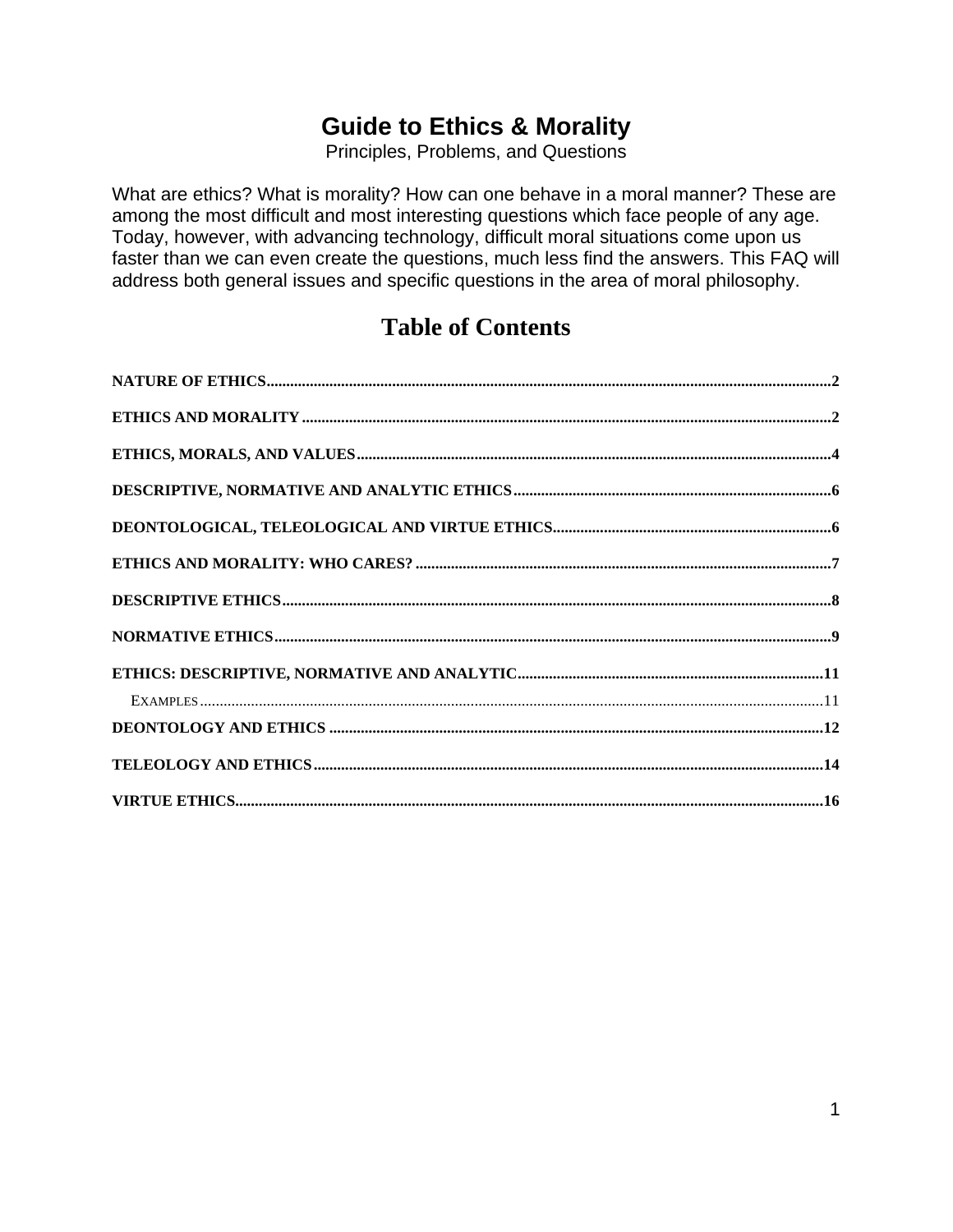### <span id="page-1-0"></span>**Nature of Ethics**

### **What are Ethics and Morality?**

Ethics is the formal study of moral standards and conduct. For this reason, the study of ethics is also often called "moral philosophy." What is good? What is evil? How should I behave - and why? How should I balance my needs against the needs of others? These are some of the questions asked in the field of ethics, a branch of philosophy which has some of the most immediate and obvious consequences for how we live our lives.

### **Ethics, Morals, and Values**

There are three principle types of values which humans can have: preferential values, instrumental values and intrinsic values. Each plays an important role in our lives, but they don't all play equal roles in the formation of moral standards and moral norms.

#### **Ethics: Descriptive, Normative and Analytic**

The field of ethics is usually broken down into three different ways of thinking about ethics: descriptive, normative and analytic. It isn't unusual for disagreements in debates over ethics to arise because people are approaching the topic from a different one of these three categories. Thus, learning what they are and how to recognize them might save you some grief later.

#### **Ethics: Deontological, Teleological and Virtue**

Normative ethical systems can generally be broken down into three categories: deontological, teleological and virtue ethics. The first two are considered deontic or action-based theories of morality because they focus entirely upon the actions which a person performs. The third, virtue ethics, focuses upon what sort of person one wants to be.

### **Who Cares?**

Why be concerned with moral theories and distinctions between different types of moral theories? Why bother with some of the difficult questions which are raised in metaethics? Everyone is brought up with some sort of moral system, and it usually works out fairly well - isn't that enough? What's the point of bothering further?

# **Ethics and Morality**

What are they?

The terms ethics and morality are often used interchangeably - indeed, they usually can mean the same thing, and in casual conversation there isn't a problem with switching between one and the other. However, there is a distinction between them in philosophy which will be maintained throughout this FAQ.

Strictly speaking, morality is used to refer to what we would call moral standards and moral conduct while ethics is used to refer to the formal **study** of those standards and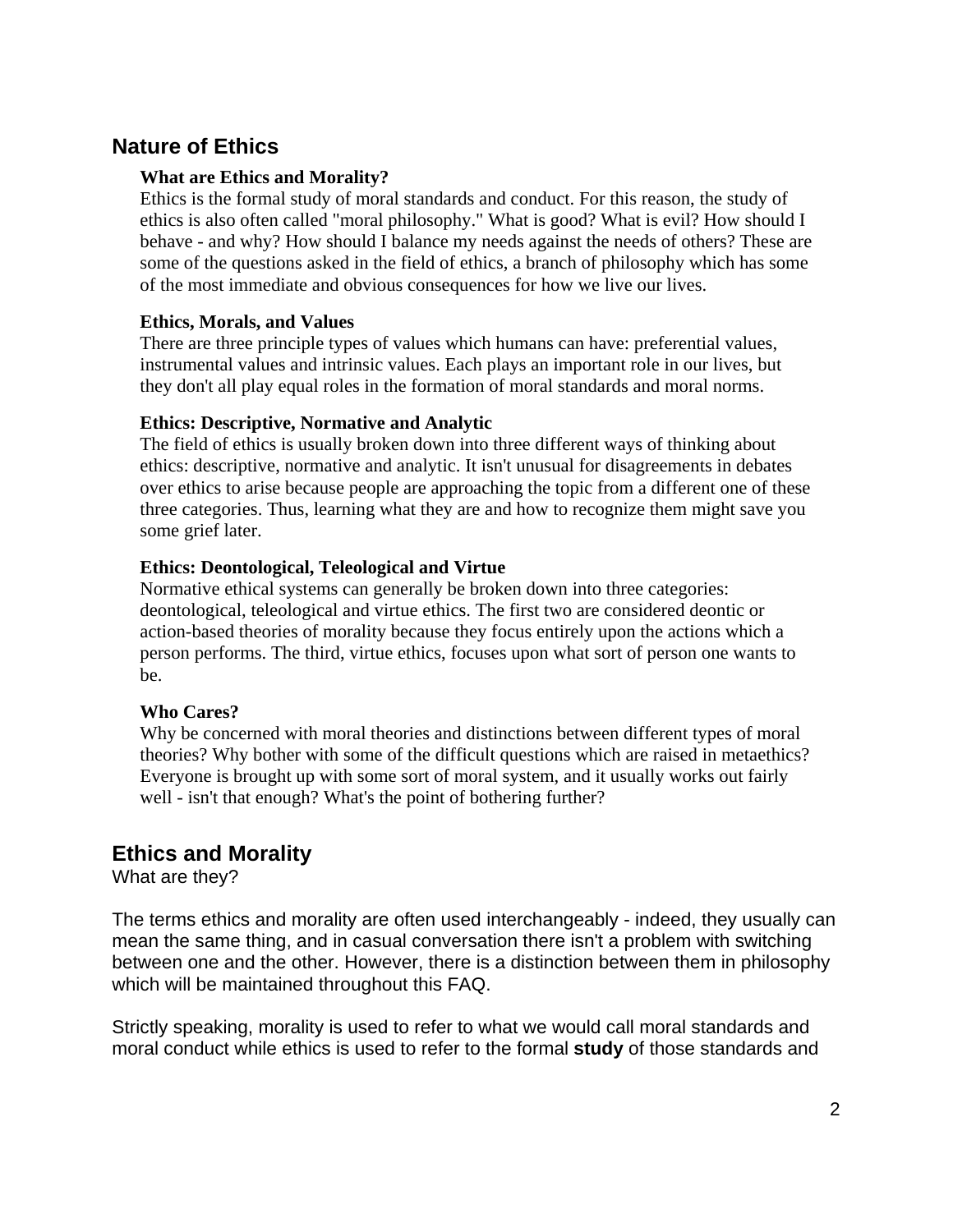conduct. For this reason, the study of ethics is also often called "moral philosophy." Here are some examples of statements which express moral judgments:

- 1. Dumping chemicals in the rivers is wrong and ought be banned.
- 2. It's wrong that our company is trying to avoid the regulations and it should stop.
- 3. He's a bad person he never treats people well and doesn't seem to respect anyone.

As seen in the above examples, moral judgments tend to be characterized by words like ought, should, good and bad. However, the mere appearance of such words does not mean that we automatically have a statement about morals. For example:

- 4. Most Americans believe that racism is wrong.
- 5. Picasso was a bad painter.
- 6. If you want to get home quickly, you should take the bus.

None of the above are moral judgments, although example #4 does describe the moral judgments made by others. Example #5 is an aesthetic judgement while #6 is simply a prudential statement explaining how to achieve some goal.

Another important feature of morality is that it serves as a guide for people's actions. Because of this, it is necessary to point out that moral judgments are made about those actions which involve **choice**. It is only when people have possible alternatives to their actions that we conclude those actions are either morally good or morally bad.

When discussing morality it is important to distinguish between morals and mores. Both are aspects of human conduct and human interaction, but they are very different types of conduct. Mores are usually treated as "harmless customs," where "harmless" means that failure to follow the custom may result in a negative reaction, but not a very serious one. Such mores would include the time of day when meals are eaten and the proper form of greeting particular individuals.

Morals, on the other hand, involve much more serious aspects of how we behave and how we treat others. What this means is that failure to follow the dominant morals will result in a much harsher reaction from others - examples of this would include discrimination, physical abuse and theft.

Another important distinction in morality is that between standards, conduct and character. When we form a moral judgment, we are employing moral **standards** principles against which we compare what we see in order to form a conclusion. Such judgments might be about particular conduct, which includes a person's actions, or it might be about a person's character, which includes their attitudes and beliefs.

Ethics, on the other hand, involves the **study** of those standards and judgments which people create. Ethics assumes that the standards exist and seeks to describe them, evaluate them, or evaluate the premises upon which those standards exist. This is where the field of ethics is broken down into Descriptive Ethics, Normative Ethics and Analytic Ethics (also called Metaethics).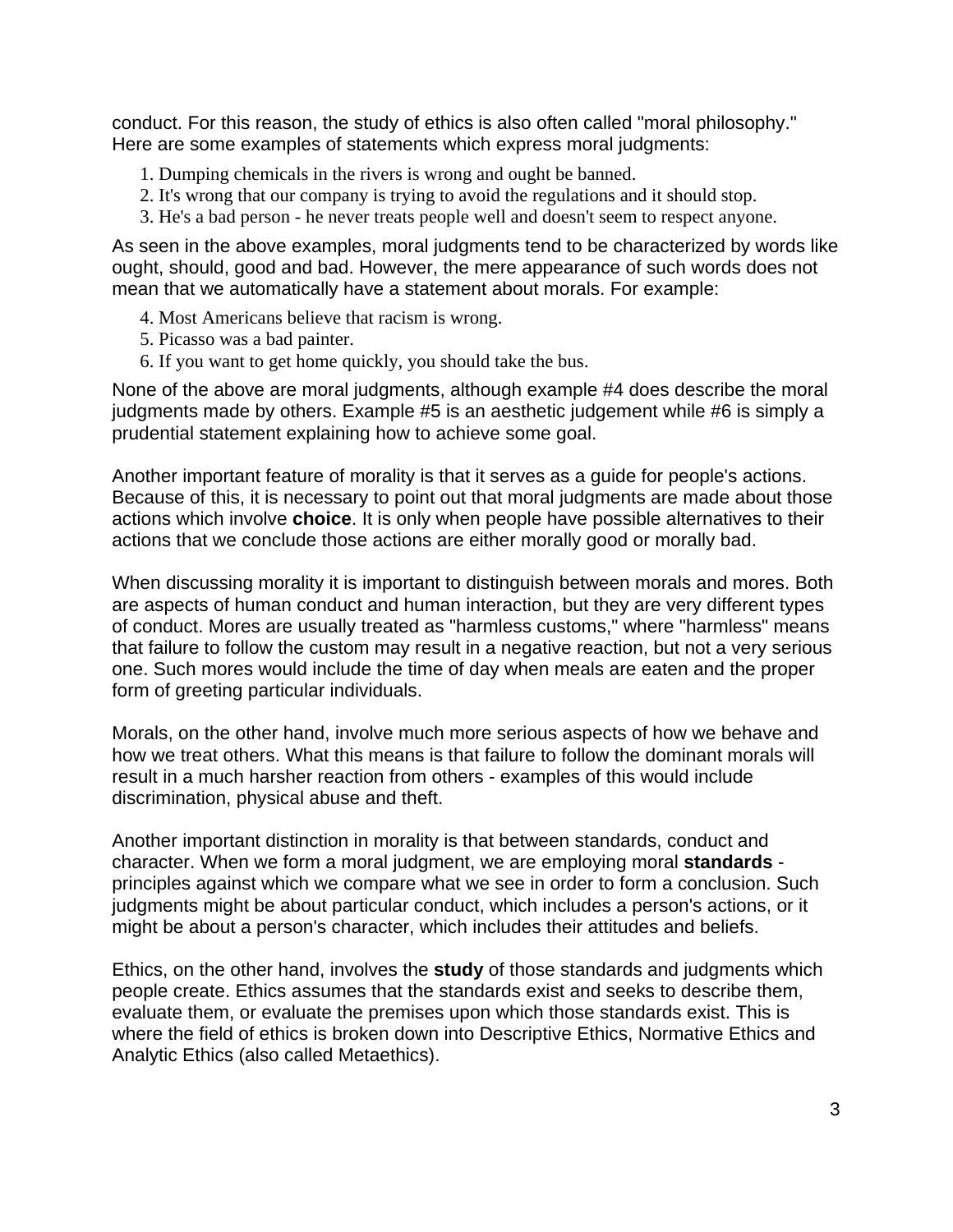<span id="page-3-0"></span>The basic questions asked in Ethics include:

What does it mean to be good? How can I differentiate good from evil? Are morals objective or subjective?

### **Ethics, Morals, and Values**

How do they relate?

One of the most important characteristics of moral judgments is that they express our values. Not all expressions of values are also moral judgments, but all moral judgments do express something about what we value. Thus, understanding morality requires investigating what people value and why.

There are three principle types of values which humans can have: preferential values, instrumental values and intrinsic values. Each plays an important role in our lives, but they don't all play equal roles in the formation of moral standards and moral norms.

### **Preference Value**

The expression of preference is the expression of some value we hold. When we say that we prefer to play sports, we are saying that we value that activity. When we say that we prefer relaxing at home over being at work, we are saying that we hold our leisure time more highly than our work time.

Most ethical theories do not place much emphasis on this type of value when constructing arguments for particular actions being moral or immoral. The one exception would be hedonistic ethical theories which explicitly place such preferences at the center of moral consideration. Such systems argue that those situations or activities which make us happiest are, in fact, the ones we should morally choose.

### **Instrumental Value**

When something is valued instrumentally, that means we only value it as a means to achieve some other end which is, in turn, more important. Thus, if my car is of instrumental value, that means that I only value it insofar as it allows me to accomplish other tasks, such as getting to work or the store.

Instrumental values play an important role in teleological moral systems - theories of morality which argue that the moral choices are those which lead to the best possible consequences (such as human happiness). Thus, the choice to feed a homeless person is considered a moral choice and is valued not simply for its own sake but, rather, because it leads to some other good - the well-being of another person.

### **Intrinsic Value**

Something which has intrinsic value is valued purely for itself - it isn't used simply as a means to some other end and it isn't simply "preferred" above other possible options. This sort of value is the source of a great deal of debate in moral philosophy because not all agree that such intrinsic values actually exist.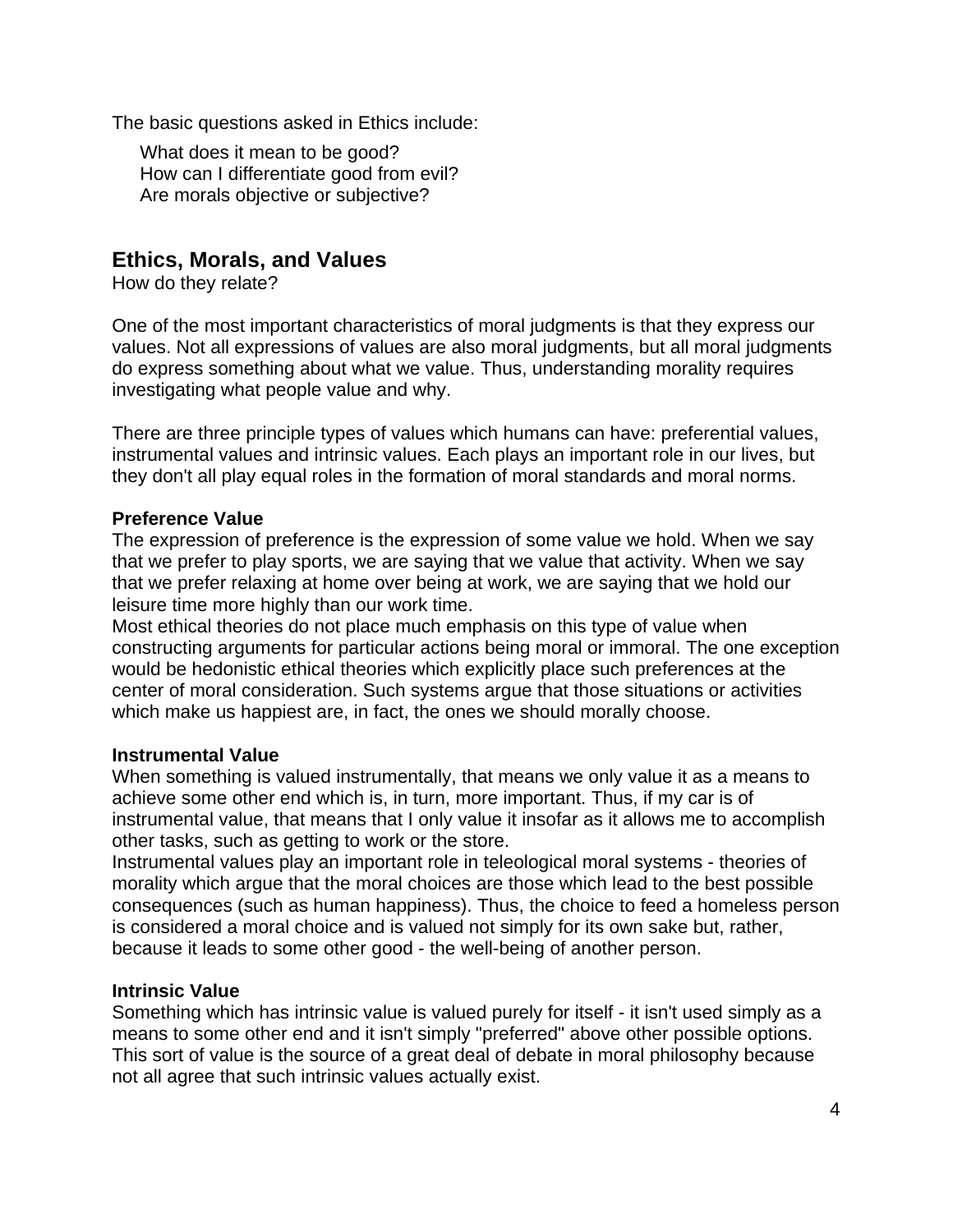If intrinsic values do exist, how is it that they occur? Are they like color or mass, a characteristic which we can detect so long as we use the right tools? We can explain what produces the characteristics like mass and color, but what would produce the characteristic of value? If people are unable to reach any sort of agreement about the value of some object or event, does that mean that its value, whatever it is, can't be intrinsic?

#### **Instrumental vs. Intrinsic Values**

One problem in ethics is, assuming that intrinsic values really do exist, how do we differentiate them from instrumental values? That may seem simple at first, but it isn't. Take, for example, the question of good health - that is something which just about everyone values, but is it an intrinsic value?

Some might be inclined to answer "yes," but in fact people tend to value good health because it allows them to engage in activities they like. So, that would make good health an instrumental value. But are those pleasurable activities intrinsically valuable? People often perform them for a variety of reasons - social bonding, learning, to test their abilities, etc.

So, perhaps those activities are also instrumental rather than intrinsic values - but what about the reasons for those activities? We could keep going on like this for quite a long time. It seems that everything we value is something which leads to some other value, suggesting that all of our values are, at least in part, instrumental values. Perhaps there is no "final" value or set of values and we are caught in a constant feed-back loop where things we value continually lead to other things we value.

### **Values: Subjective or Objective?**

Another debate in the field of ethics is the role humans play when it comes to creating or assessing value. Some argue that value is a purely human construction - or at least, the construction of any being with sufficiently advanced cognitive functions. Should all such beings disappear from the universe, then some things like mass would not change, but other things like value would also disappear.

Others argue, however, that at least some forms of value (intrinsic values) exist objectively and independently of any observer. Thus, our only role is in **recognizing** the intrinsic value which certain objects of goods hold. We might deny that they have value, but in such a situation we are either deceiving ourselves or we are simply mistaken. Indeed, some ethical theorists have argued that many moral problems could be resolved if we could simply learn to better recognize those things which have true value and dispense with artificially created values which distract us.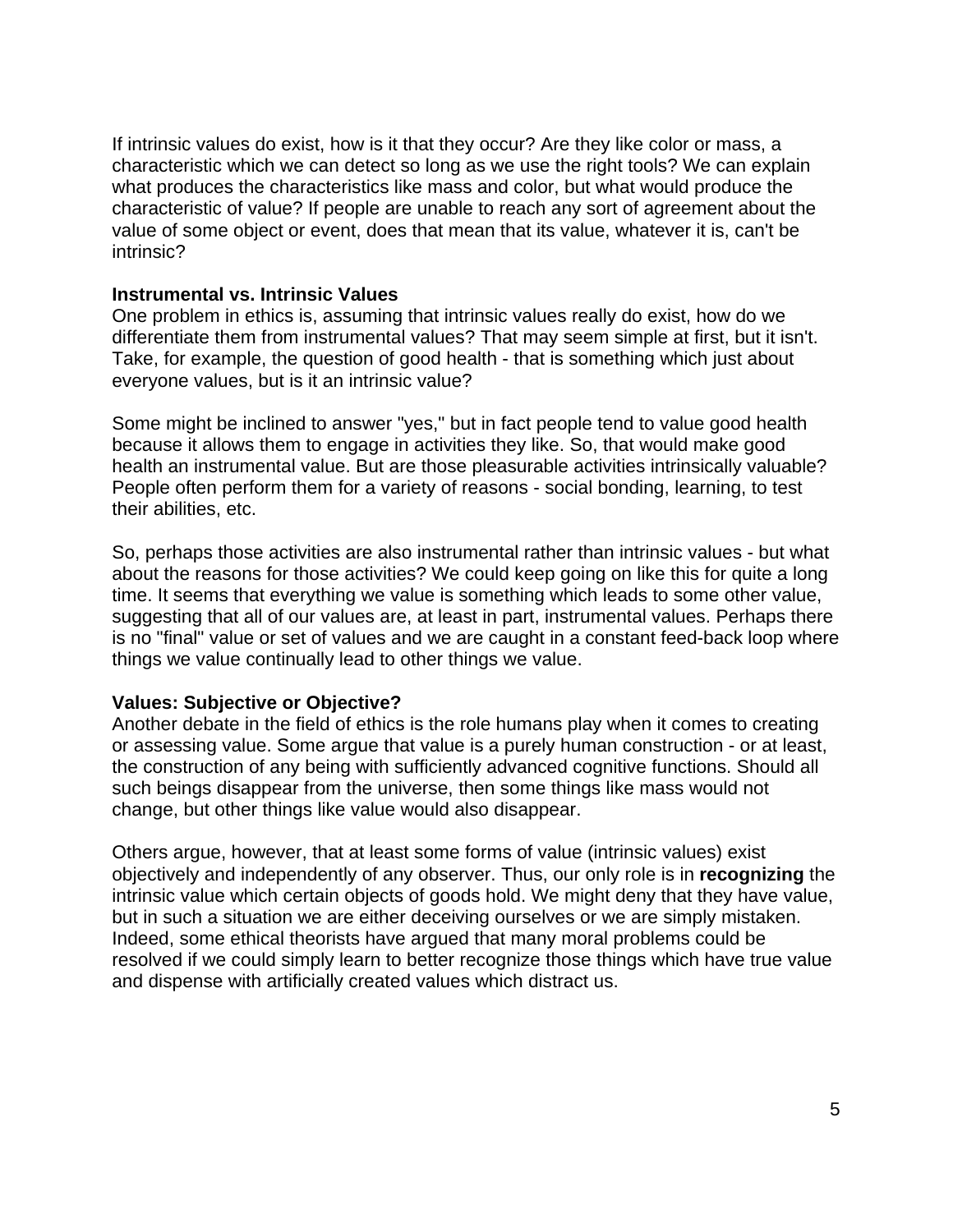### <span id="page-5-0"></span>**Descriptive, Normative and Analytic Ethics**

Categorizing Ethics & Morality

The field of ethics is usually broken down into three different ways of thinking about ethics: descriptive, normative and analytic. It isn't unusual for disagreements in debates over ethics to arise because people are approaching the topic from a different one of these three categories. Thus, learning what they are and how to recognize them might save you some grief later.

#### **Descriptive Ethics**

The category of descriptive ethics is the easiest to understand - it simply involves **describing** how people behave and/or what sorts of moral standards they claim to follow. Descriptive ethics incorporates research from the fields of anthropology, psychology, sociology and history as part of the process of understanding what people do or have believed about moral norms.

#### **Normative Ethics**

The category of normative ethics involves creating or evaluating moral standards. Thus, it is an attempt to figure out what people **should** do or whether their current moral behavior is reasonable. Traditionally, most of the field of moral philosophy has involved normative ethics - there are few philosophers out there who haven't tried their hand at explaining what they think people should do and why.

#### **Analytic Ethics (Metaethics)**

The category of analytic ethics, also often referred to as metaethics, is perhaps the most difficult of the three to understand. In fact, some philosophers disagree as to whether or not it should be considered an independent pursuit, arguing that it should instead be included under Normative Ethics. Nevertheless, it is discussed independently often enough that it deserves its own discussion here.

### **Examples**

Understanding the how the exact same ethical question can be and is addressed in descriptive, normative and analytic ethics can be difficult until you have had some practice, so here is a series of easy examples which will help make the differences more clear.

# **Deontological, Teleological and Virtue Ethics**

Types of Ethical Systems

Normative ethical systems can generally be broken down into three categories: deontological, teleological and virtue ethics. The first two are considered deontic or action-based theories of morality because they focus entirely upon the actions which a person performs. When actions are judged morally right based upon their consequences, we have teleological or consequentialist ethical theory. When actions are judged morally right based upon how well they conform to some set of duties, we have a deontological ethical theory.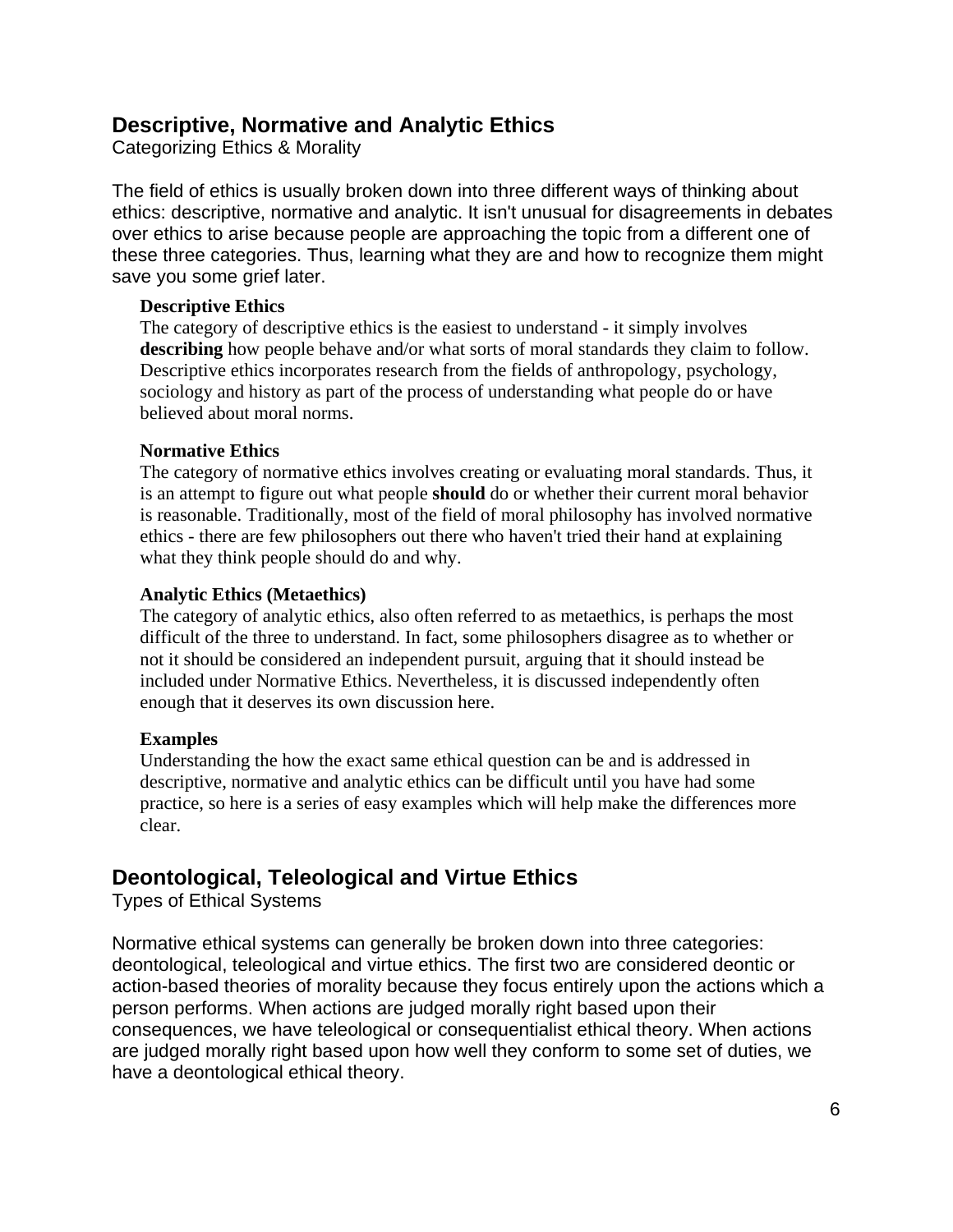<span id="page-6-0"></span>Whereas these first two systems focus on the question "What should I do?," the third asks an entirely different question: "What sort of person should I be?" With this we have a virtue-based ethical theory - it doesn't judge actions as right or wrong but rather the character of the person doing the actions. The person, in turn, makes moral decisions based upon which actions would make one a good person.

#### **Deontology and Ethics**

Deontological moral systems are characterized primarily by a focus upon adherence to independent moral rules or duties. Thus, in order to make the correct moral choices, we simply have to understand what our moral duties are and what correct rules exist which regulate those duties. When we follow our duty, we are behaving morally. When we fail to follow our duty, we are behaving immorally.

#### **Teleology and Ethics**

Teleological moral systems are characterized primarily by a focus on the consequences which any action might have (for that reason, they are often referred to as consequentalist moral systems, and both terms are used here). Thus, in order to make correct moral choices, we have to have some understanding of what will result from our choices. When we make choices which result in the correct consequences, then we are acting morally; when we make choices which result in the incorrect consequences, then we are acting immorally.

#### **Virtue Ethics**

Virtue-based ethical theories place much less emphasis on which rules people should follow and instead focus on helping people develop good character traits, such as kindness and generosity. These character traits will, in turn, allow a person to make the correct decisions later on in life. Virtue theorists also emphasize the need for people to learn how to break bad habits of character, like greed or anger. These are called vices and stand in the way of becoming a good person.

### **Ethics and Morality: Who Cares?**

Does any of this really matter?

Why be concerned with moral theories and distinctions between different types of moral theories? Why bother with some of the difficult questions which are raised in metaethics? Everyone is brought up with some sort of moral system, and it usually works out fairly well - isn't that enough? What's the point of bothering further?

The point is that the "conventional" or "customary" morality which people are brought up with is something those people too rarely think about very carefully. Following a moral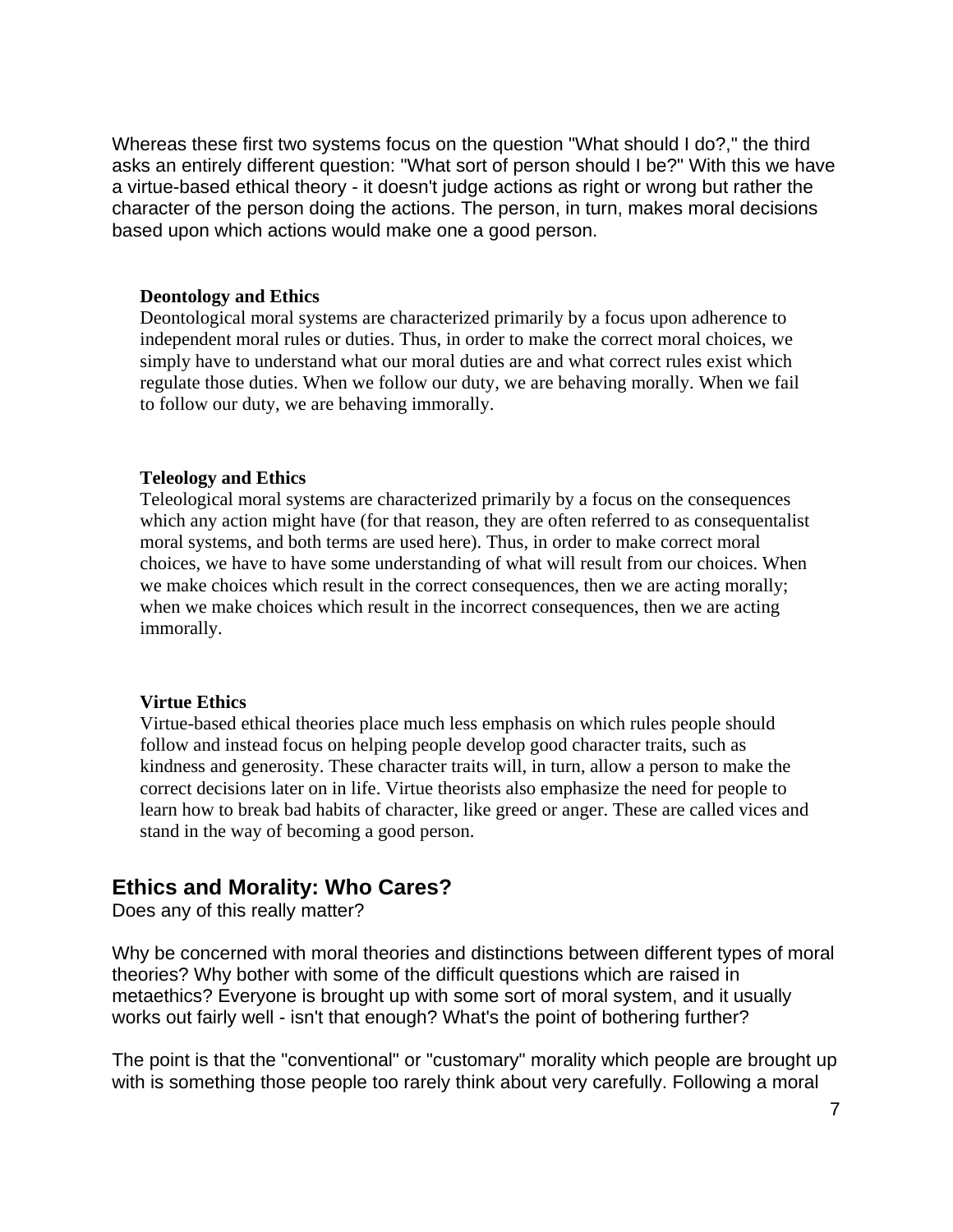<span id="page-7-0"></span>system blindly and without reflection is not a method likely to result in a very moral person. Moreover, if this person is suddenly faced with people from a different culture who have a very different moral system, it won't be possible to handle it very well. The most likely results will be extreme dogmatism, deep disillusionment, or even the abandonment of morality entirely.

However, once a person does begin to reflect upon a moral system and look more closely at its premises and inferences, then we are now in the realm of ethics. Indeed, the very process of moral growth requires such reflection and the attempt to find a path between extreme dogmatism and extreme skepticism. Both moral maturity and moral autonomy require that a person can reach moral conclusions on their own - and just as importantly, explain and justify those moral decisions in a reasonable manner.

That is why it is important for people to be able to reason about their moral beliefs and moral positions. Such reasoning requires, first, an understanding about **how** to reason and use logic, and second, an understanding about how morality and moral systems work. These are the sorts of skills and information which a person needs in order reach a level of moral autonomy sufficient to make them independent and functional.

### **Descriptive Ethics**

What are our ethical values?

The category of descriptive ethics is the easiest to understand - it simply involves **describing** how people behave and/or what sorts of moral standards they claim to follow. Descriptive ethics incorporates research from the fields of anthropology, psychology, sociology and history as part of the process of understanding what people do or have believed about moral norms.

Anthropologists and sociologists can provide us with all sorts of information about how societies past and present have structured moral standards and how they have expected people to behave. Psychologists can study how a person's conscience develops and how that person goes about actually making moral choices in real or hypothetical situations. Descriptive ethics also studies the codes of conduct created by professional organizations to regulate the conduct of members.

Descriptive ethics is sometimes referred to as comparative ethics because so much activity can involve comparing ethical systems: comparing the ethics of the past to the present, comparing the ethics of one society to another and comparing the ethics which people claim to follow with the actual rules of conduct which do describe their actions. Strictly speaking, then, descriptive ethics is not entirely a field within philosophy - rather, it is more a specialty which involves many different fields within the social sciences. It is not designed to provide guidance to people in making moral decisions, nor is it designed to evaluate the reasonableness of moral norms. Nevertheless, actual work in moral philosophy cannot proceed very far without the knowledge gained from descriptive ethics.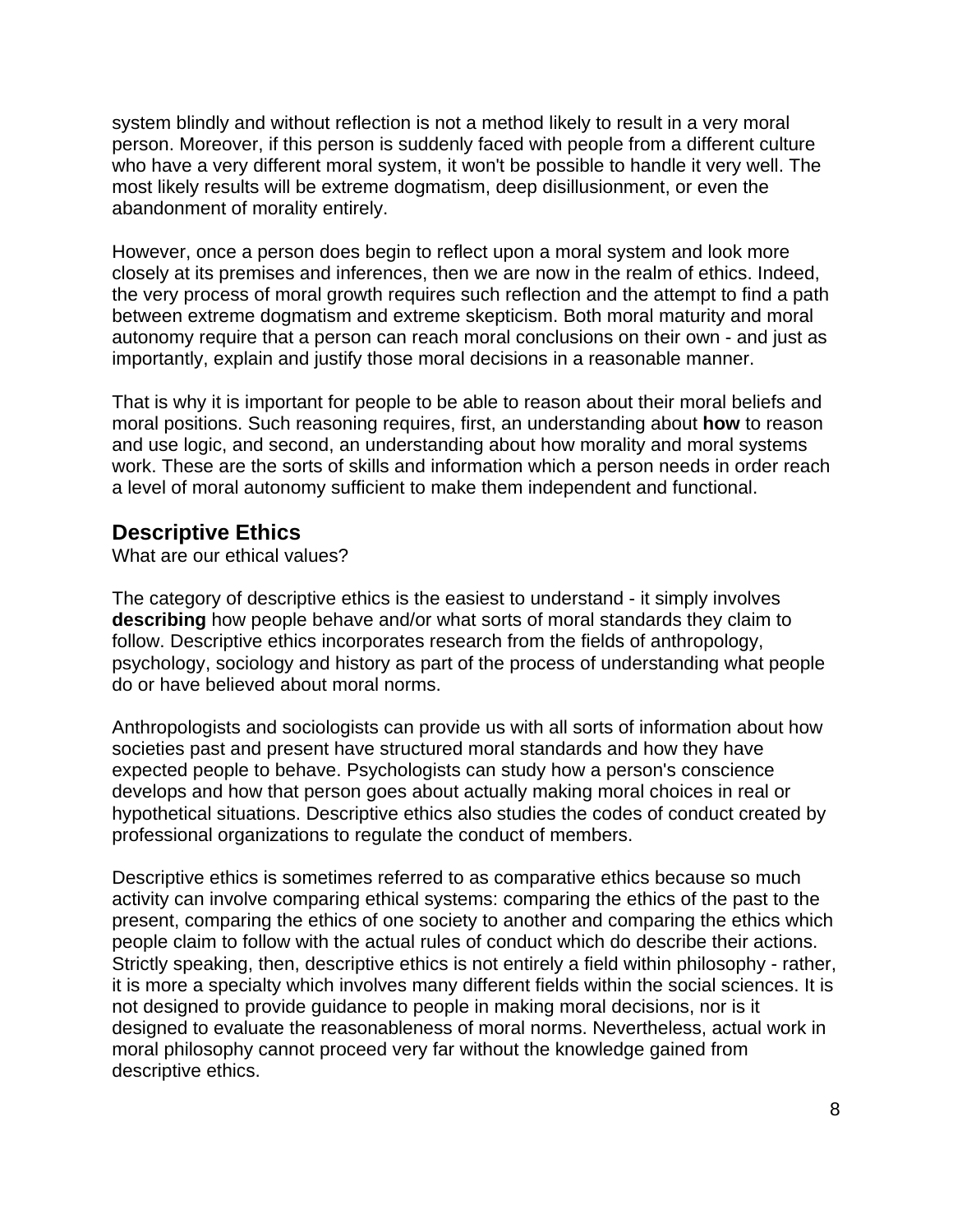<span id="page-8-0"></span>In short, descriptive ethics asks these two questions:

- 1. What do people claim as their moral norms?
- 2. How do people actually behave when it comes to moral problems?

Here are some examples of statements from Descriptive Ethics:

- 1. Most Americans think that racism is wrong.
- 2. Among certain cultures, there is no stigma attached to homosexuality.

3. Stanley Milgram's study found a great discrepancy between what people claimed and what they actually did.

### **Normative Ethics**

What moral standards should we use?

The category of normative ethics is also relatively easy to understand - it involves creating or evaluating moral standards. Thus, it is an attempt to figure out what people **should** do or whether their current moral behavior is reasonable. Traditionally, most of the field of moral philosophy has involved normative ethics - there are few philosophers out there who haven't tried their hand at explaining what they think people should do and why.

This process involves examining the moral standards people currently use in order to determine if they are justifiable, as well as attempting to construct new moral standards which might be better. In either case, the philosopher is critically investigating the nature and grounds of moral standards, moral principles, moral rules, and moral conduct.

The category of normative ethics also includes the entire field of Applied Ethics. This field is the attempt to take insights from the work of philosophers and theologians and apply them to real-world situations. For example, bioethics is an important and growing aspect of applied ethics which involves people working out the most moral decisions regarding issues like organ transplants, genetic engineering, cloning, etc.

An issue falls under the category of applied ethics whenever:

- 1. There is general disagreement about the correct course of action.
- 2. The choice involved is a specifically moral choice.

The first characteristic means that there must be some actual debate in which different groups take opposing positions for what they consider good reasons. Thus, abortion is a question of applied ethics in which people can analyze the facts and values involved and arrive at some sort of conclusion backed by arguments. On the other hand, deliberately placing a poison in the water supply is not a question of applied ethics because there is no general debate over whether or not such an action is wrong.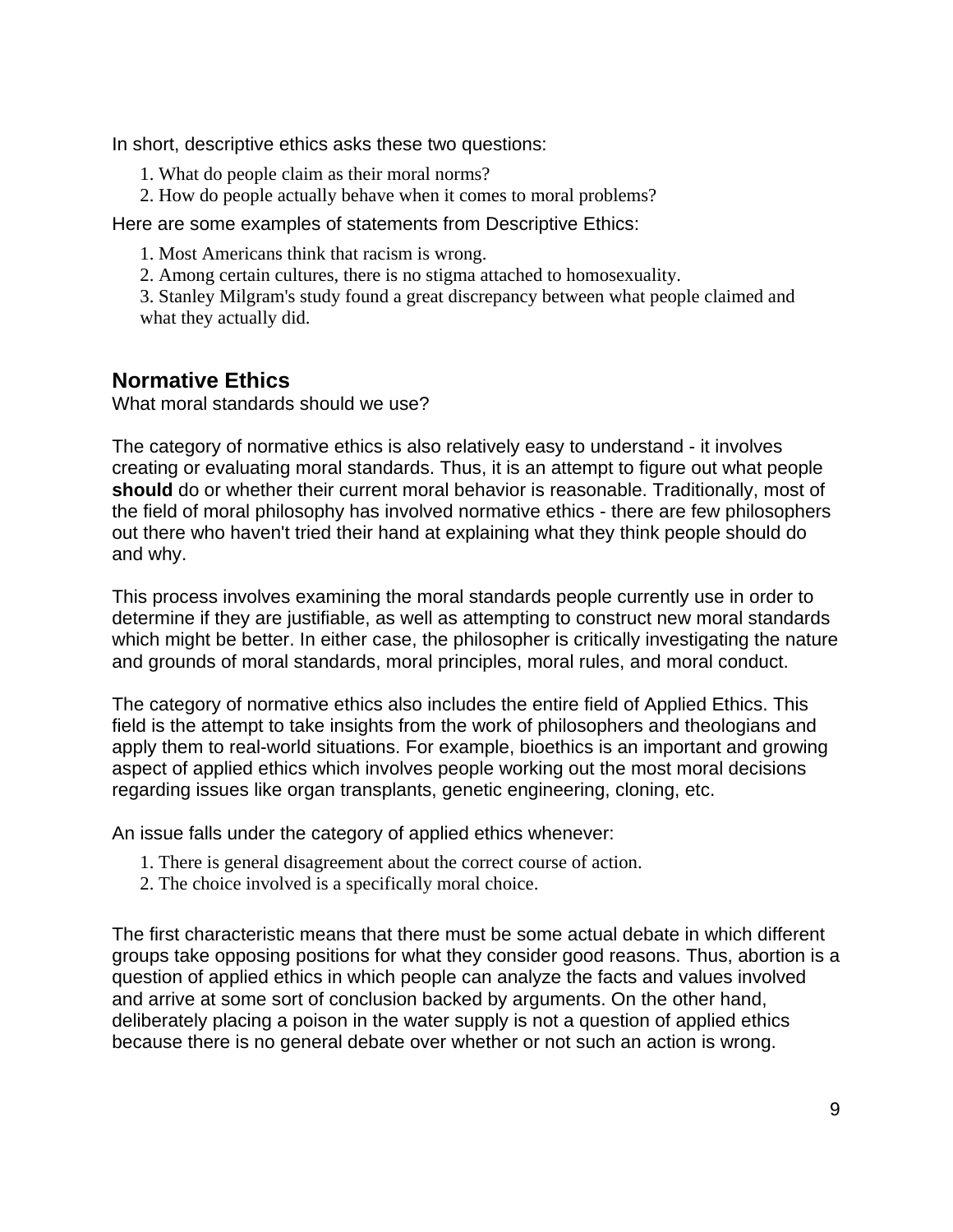The second characteristic requires, obviously, that applied ethics only be involved when we are facing moral choices. Not every controversial issue is also a moral issue - for example, traffic laws and zoning codes may be the basis for heated debate, but they rarely turn on questions of fundamental moral values.

The ultimate goal of all of this is to show how it might be possible to develop a consistent and reasonable system of moral rules which are valid for all "moral agents." Philosophers often speak of "moral agents": a moral agent is any being capable of understanding and acting upon some moral rule. Thus, it isn't simply enough to **answer** a moral question, like "Is abortion wrong?" - instead, normative ethics is involved with demonstrating that this and other questions can be answered with consistency and in the context of some general moral principles or rules.

In short, normative ethics addresses questions like the following:

What should be our moral obligations? What is Right and what is Wrong? What should be our moral values? What is Good and what is Evil?

Here are some examples of statements from Normative Ethics:

1. Do unto others as you would have them do unto you. (Golden Rule)

2. Act as if the maxim of your action was to become through your will a universal law of nature. (Kant's Categorical Imperative)

3. That which God wills is the Good.

# **Analytic Ethics (Metaethics)**

Evaluating our premises

The category of analytic ethics, also often referred to as metaethics, is perhaps the most difficult of the three to understand. In fact, some philosophers disagree as to whether or not it should be considered an independent pursuit, arguing that it should instead be included under Normative Ethics. Nevertheless, it is discussed independently often enough that it deserves its own discussion here.

Basically, metaethics involves reasoning about the presuppositions behind the moral systems developed under the category of normative ethics. Whenever a moral system is created, it is based upon certain premises about reality, human nature, values, etc. Metaethics is all about questioning the validity of those premises and arguing that perhaps we don't really know what we are talking about after all.

The first key aspect of metaethics is one which can also be annoying for many: semantic discussions. In order to understand the nature of morality, it can be very important to better understand how people should and do use key words like good, evil, moral, etc. This isn't the simple issue it might appear. Some have argued that the entire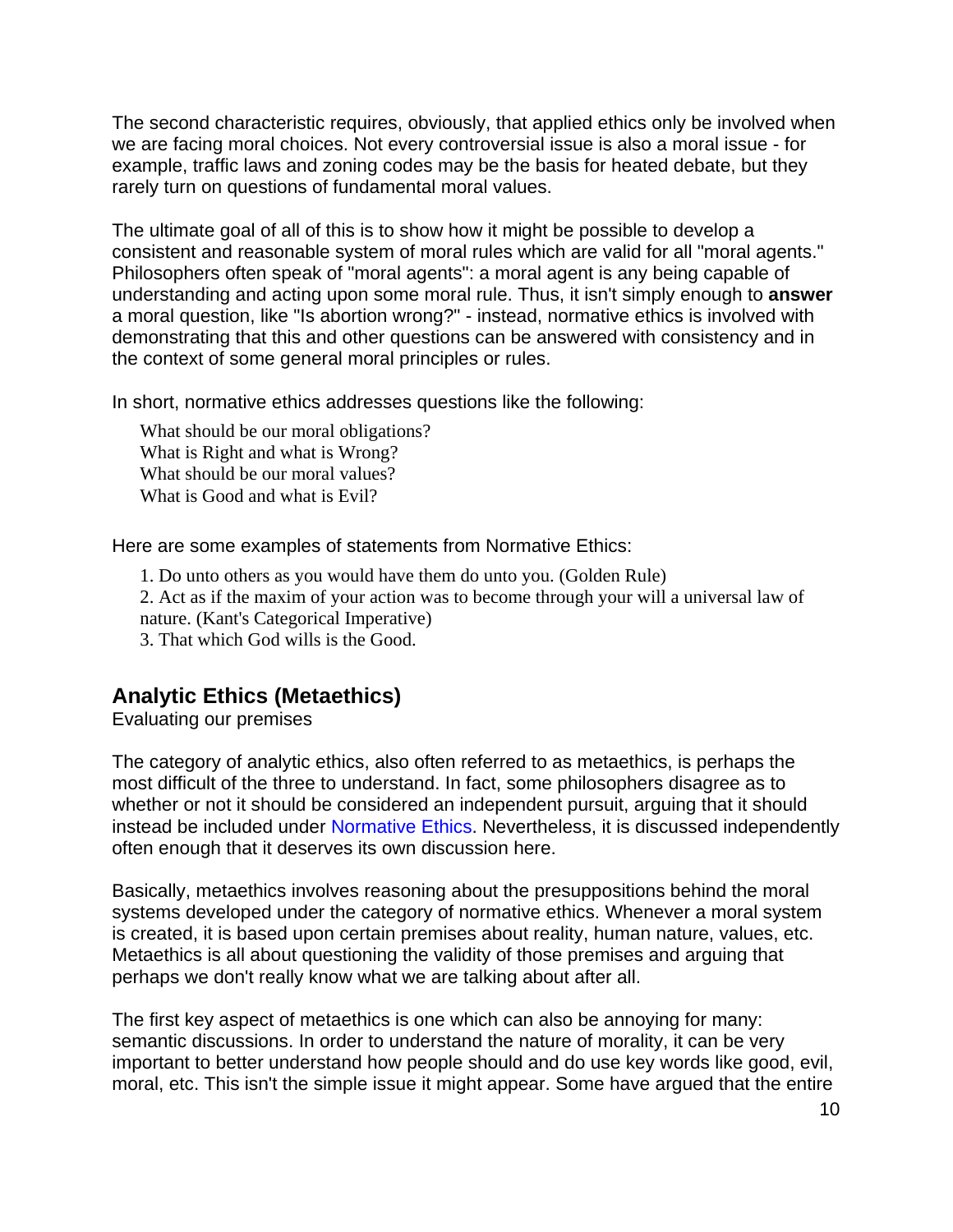<span id="page-10-0"></span>field of ethics has gone wrong because of misunderstandings about how people use moral language.

According to one view, called emotivism, the statement "murder is wrong" does not actually express an objective claim about the world. It is, instead, a negative emotional reaction to the act of murder - not entirely unlike a cry of pain. Such an expression might be characterized as appropriate or inappropriate, but it cannot be characterized as either true or false any more than a laugh can be true or false. Thus, when I say "X is immoral," I am not just expressing my emotional reaction to X, but I am also trying to get you to share that reaction with me.

The reason why some question whether or not metaethics should it be its own pursuit is because many feel that these questions should already have been discussed and debated as part of the development of the moral system in question. However, philosophers spend enough time discussing these questions independent of any specific moral system that this objection is not as strong as it seems.

Analytic ethics asks quite a lot of questions, including:

How are moral judgments even possible? Why be moral at all? Do moral values exist objectively or only subjectively? Are moral values relative to something, like culture or individuals? Can morality exist independently of religion? Do people have a free will which would make moral judgments possible?

### **Ethics: Descriptive, Normative and Analytic Examples**

Here are a couple of examples which should help make the difference between descriptive, normative and analytic ethics even more clear.

- 1. Descriptive: Different societies have different moral standards.
- 2. Normative: This action **is** wrong in this society, but it **is right** in another.
- 3. Analytic: Morality is relative.

All of these statements are about ethical relativism, the idea that moral standards differ from person to person or from society to society.

In *descriptive* ethics, it is simply observed that different societies have different standards - this is a true and factual statement which offers no judgments or conclusions.

In *normative* ethics, a conclusion is drawn from the observation made above, namely that some action **is wrong** in one society and **is right** in another. This is a **normative** claim because it goes beyond simply observing that this action is **treated** as wrong in one place and **treated** as right in another.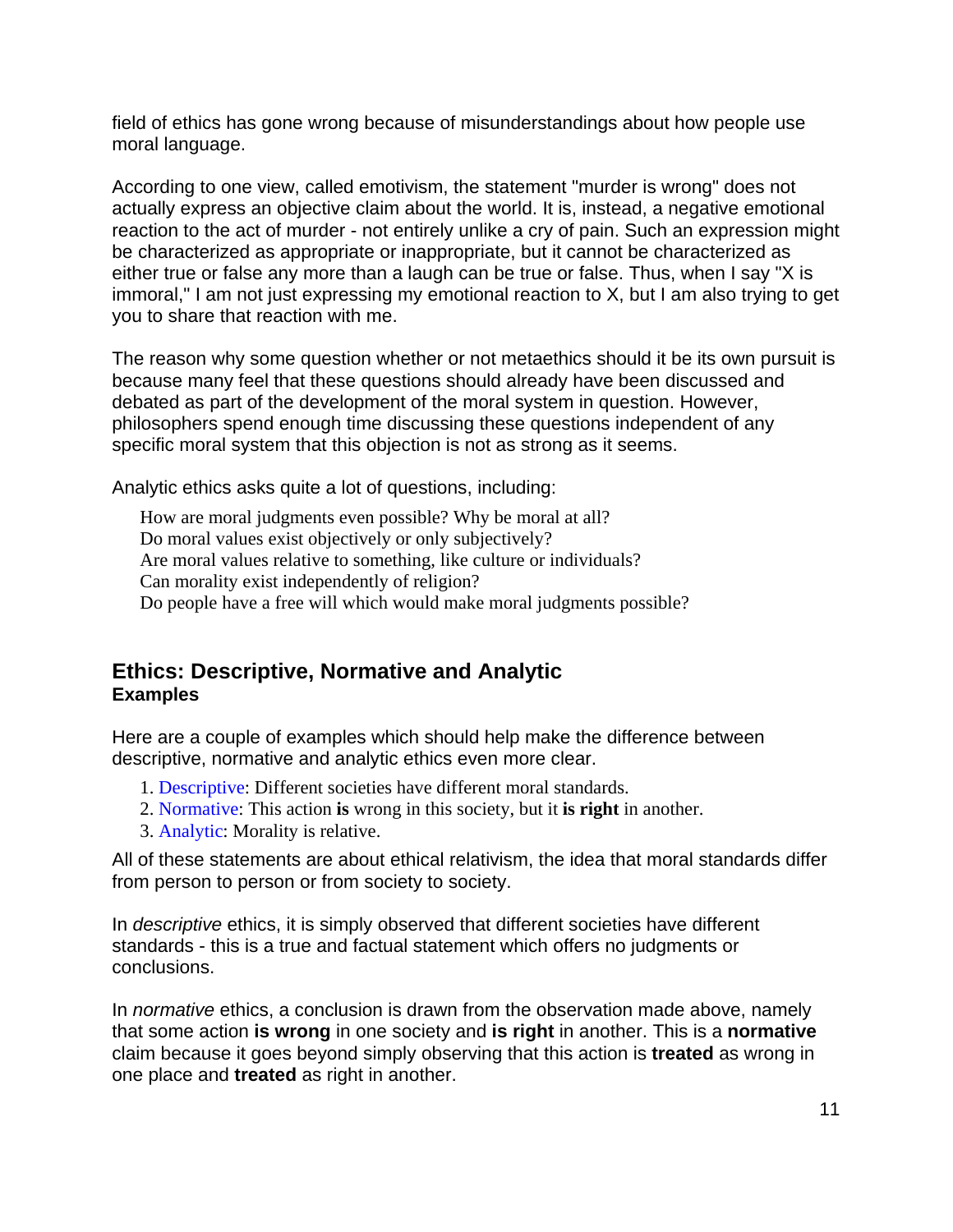<span id="page-11-0"></span>In *analytic* ethics, an even broader conclusion is drawn from the above, namely that the very nature of morality is that it is relative. This position argues that there are no moral standards independent of our social groups, and hence whatever a social group decides is right **is** right and whatever it decides is wrong **is** wrong - there is nothing "above" the group to which we can appeal in order to challenge those standards.

- 1. Descriptive: People tend to make decisions which bring pleasure or avoid pain.
- 2. Normative: The moral decision is that which enhances well-being and limits suffering.
- 3. Analytic: Morality is simply a system for helping humans stay happy and alive.

All of these statements refer to the moral philosophy commonly known as utilitarianism. The first, from *descriptive* ethics, simply makes the observation that when it comes to making moral choices, people have a tendency to go with whatever option makes them feel better or, at the very least, they avoid whichever option causes them problems or pain. This observation may or may not be true, but it does not attempt to derive any conclusions as to how people **should** behave.

The second statement, from *normative* ethics, does attempt to derive a normative conclusion - namely, that the most moral choices **are** those which tend to enhance our well-being, or at the very least limit our pain and suffering. This is represents an attempt to create a moral standard, and as such, must be treated differently form the observation made previously.

The third statement, from *analytic* ethics, draws yet a further conclusion based upon the previous two, this one about the very nature of morality itself. Instead of arguing, as in the previous example, that morals are all relative, this one makes a claim about the purpose of morals - namely, that moral exist simply to keep us happy and alive.

### **Deontology and Ethics**

Explaining Deontological Systems

Deontological moral systems are characterized primarily by a focus upon adherence to independent moral rules or duties. Thus, in order to make the correct moral choices, we simply have to understand what our moral duties are and what correct rules exist which regulate those duties. When we follow our duty, we are behaving morally. When we fail to follow our duty, we are behaving immorally.

Deontological moral systems also place some stress on the reasons **why** certain actions are performed. Thus, simply following the correct moral rules is often not sufficient - instead, we have to have the correct motivations. This would allow a person to not be considered immoral even though they have broken a moral rule, but only so long as they were motivated to adhere to some correct moral duty.

Nevertheless, it is important to understand that in deontological moral systems, a correct motivation alone is never a **justification** for an action and cannot be used as a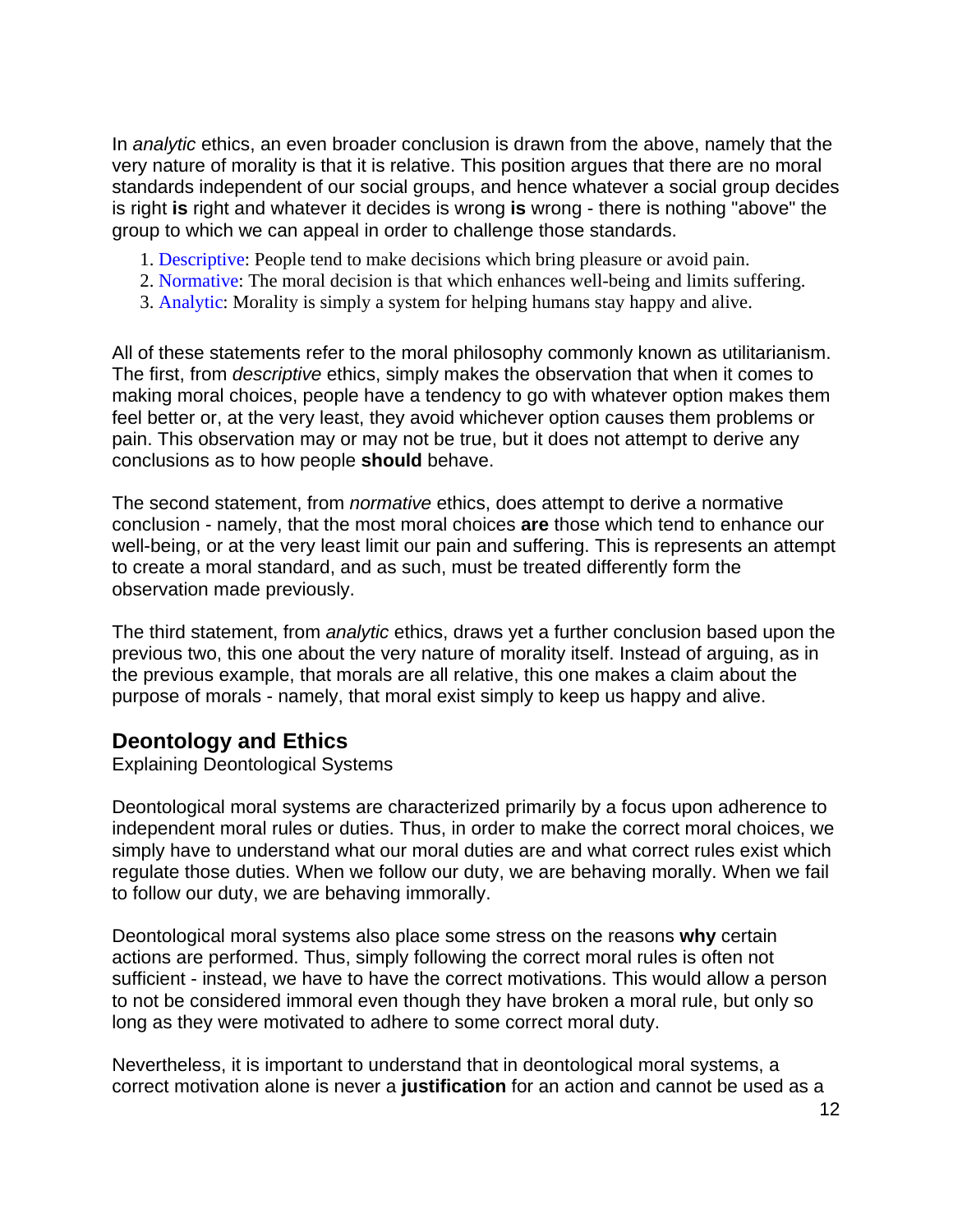**basis** for describing an action as morally correct. It is also not enough to simply **believe** that something is the correct duty to follow. Duties and obligations must be determined objectively and absolutely, not subjectively.

Perhaps the most significant thing to understand about deontological moral systems is that their moral principles are completely separated from any consequences which following those principles might have. Thus, if you have a moral duty not to lie, then lying is always wrong - even if that results in harm to others. For example, you would be acting immorally if you lied to Nazis about where Jews were hiding.

The word deontology comes from the Greek roots *deon*, which means duty, and *logos*, which means science. Thus, deontology is the "science of duty." Key questions which deontological ethical systems ask include:

What is my moral duty? What are my moral obligations? How do I weigh one moral duty against another?

### **Types**

Some examples of deontological ethical theories include:

**Divine Command**: one of the most common forms of deontological moral theories are those which derive their set of moral obligations from a deity. An action is morally correct whenever it is in agreement with the rules and duties established by God.

**Duty Theories**: an action is morally right if it is in accord with some list of duties and obligations.

**Rights Theories**: an action is morally right if it adequately respects the rights which all humans (or at least all members of society) have. This is also sometimes referred to as Libertarianism, the political philosophy that people should be legally free to do whatever they wish so long as their actions do not impinge upon the rights of others.

**Contractarianism**: an action is morally right if it is in accordance with the rules that rational moral agents would agree to observe upon entering into a social relationship (contract) for mutual benefit. This is also sometimes referred to as Contractualism.

**Monistic Deontology**: an action is morally right if it agrees with some single deontological principle which guides all other subsidiary principles.

### **Problems**

One key criticism often made about deontological moral systems is that there is no clear way to resolve conflicts between moral duties. Surely a deontological moral system would not only include a moral duty not to lie, but also to keep others from harm - but in the above example, how is a person to choose between those two moral duties? One common response to this is to simply choose the "lesser of two evils" - but that involves relying upon which of the two has the least evil consequences, and therefore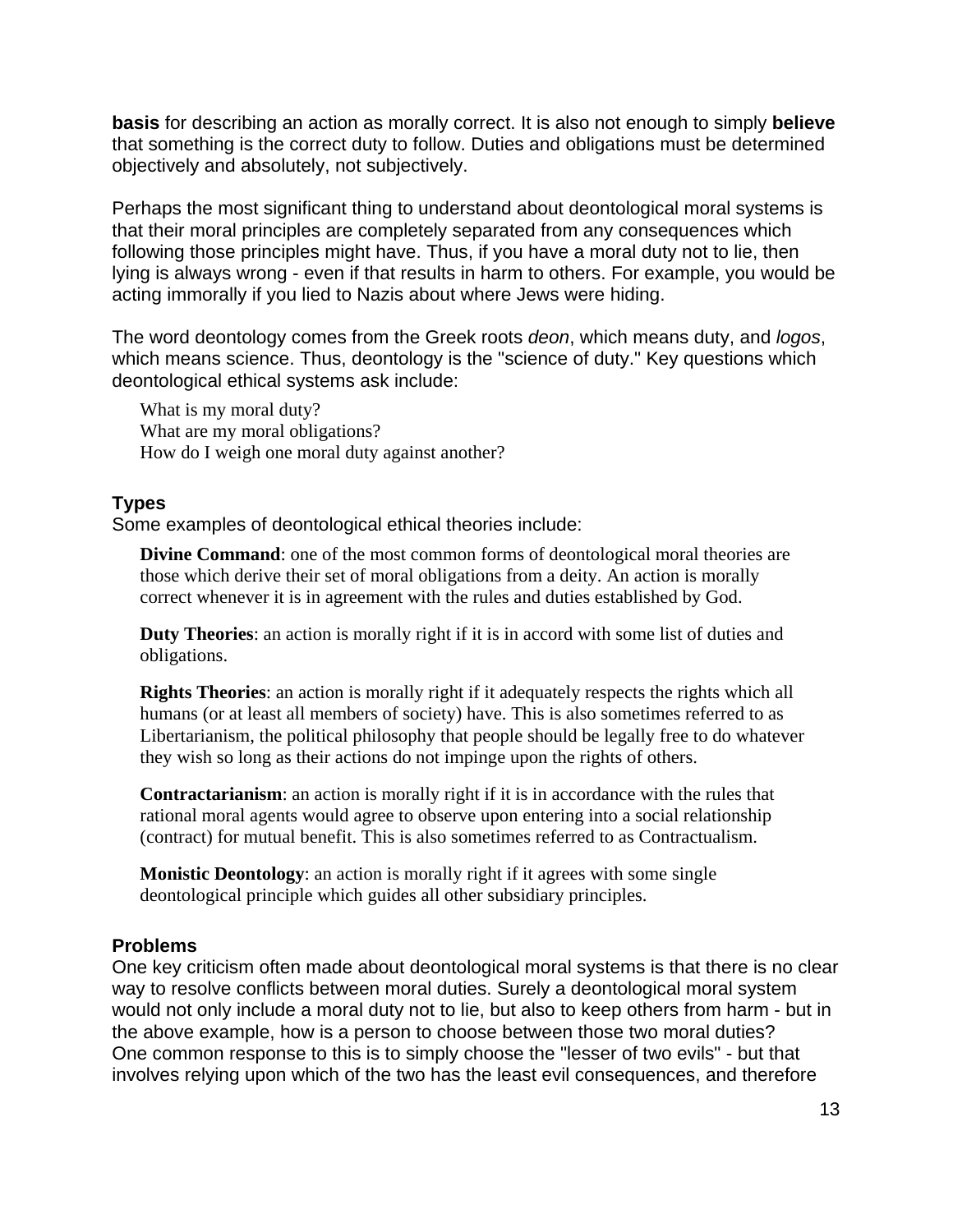<span id="page-13-0"></span>the moral choice is no longer being made on a deontological basis. Deontological moral systems do not readily allow for grey areas where the morality of an action is questionable. They are, rather, systems which are based upon absolutes - absolute principles and absolute conclusions.

Another common criticism of deontological ethical theories is the question of just which duties qualify as those which we should all follow, regardless of the consequences. Duties which might have been valid in the 18th century are not necessarily valid now but who is to say which ones should be abandoned and which are still valid? And if any are to be abandoned, how can we say that they really were moral duties back in the 18th century? Many attempts to develop deontological systems focus on explaining how and why certain duties are valid at any time or at all times and how we can know that.

Some critics argue that deontological moral systems are, in fact, consequentialist moral systems in disguise. According to this argument, the duties and obligations which are set forth in deontological systems are actually those actions which have been demonstrated over long periods of time as those with the best consequences. Eventually, they become enshrined in custom and law, and people stop giving them or their consequences much thought - they are simply assumed to be correct.

### **Teleology and Ethics**

Actions & Consequences

Teleological moral systems are characterized primarily by a focus on the consequences which any action might have (for that reason, they are often referred to as consequentalist moral systems, and both terms are used here). Thus, in order to make correct moral choices, we have to have some understanding of what will result from our choices. When we make choices which result in the correct consequences, then we are acting morally; when we make choices which result in the incorrect consequences, then we are acting immorally.

The idea that the moral worth of an action is determined by the consequences of that action is often labeled consequentialism. Usually, the "correct consequences" are those which are most beneficial to humanity - they may promote human happiness, human pleasure, human satisfaction, human survival or simply the general welfare of all humans. Whatever the consequences are, it is believed that those consequences are intrinsically good and valuable, and that is why actions which lead to those consequences are moral while actions which lead away from them are immoral.

The various teleological moral systems differ not only on exactly what the "correct consequences" are, but also on how people balance the various possible consequences. After all, few choices are unequivocally positive, and this means it is necessary to figure out how to arrive at the correct balance of good and bad in what we do. Note that merely being concerned with the consequences of an action does not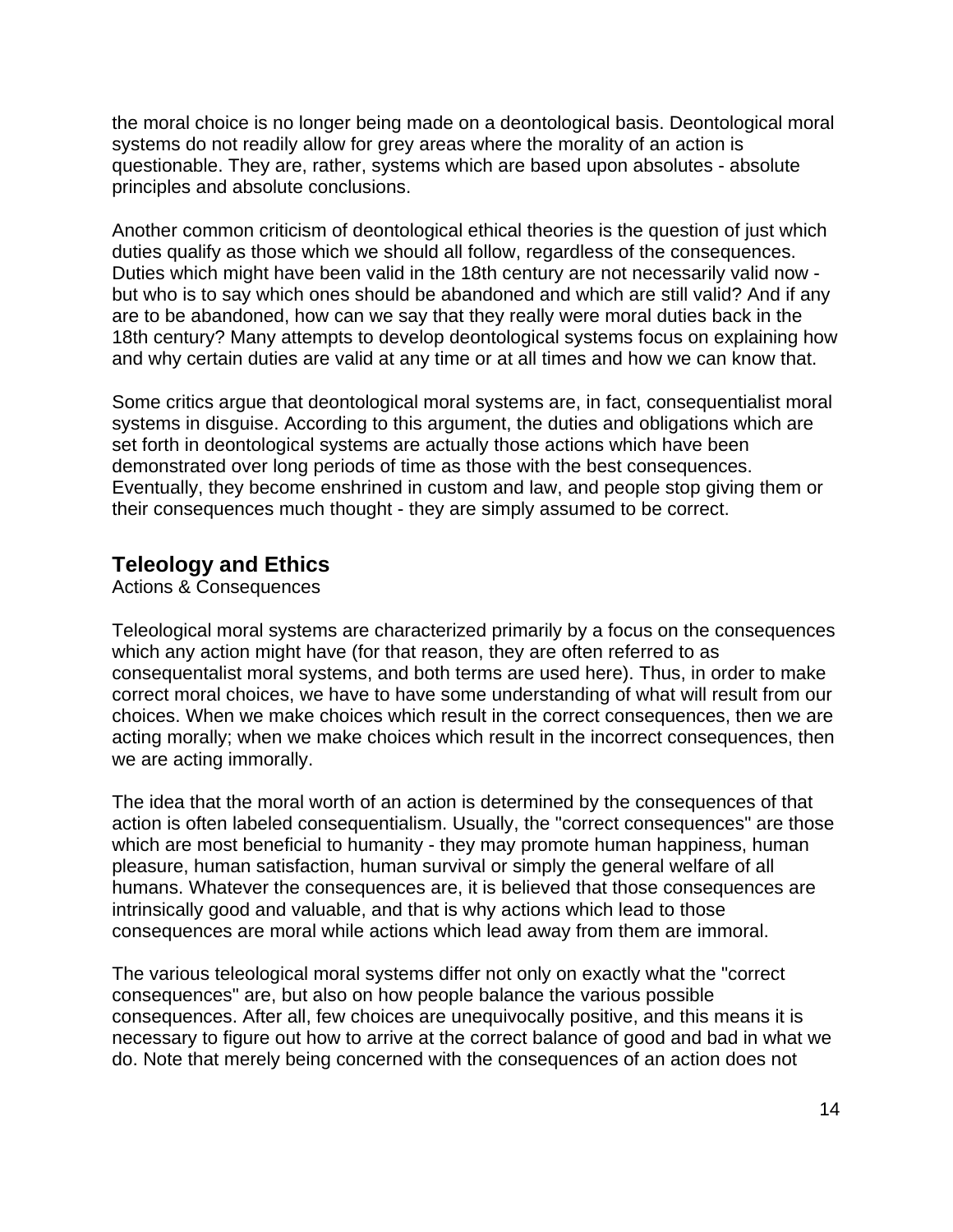make a person a consequentialist - the key factor is, rather, basing the morality of that action on the consequences instead of on something else.

The word teleology comes from the Greek roots *telos*, which means end, and *logos*, which means science. Thus, teleology is the "science of ends." Key questions which teleological ethical systems ask include:

What will be the consequences of this action? What will be the consequences of inaction? How do I weigh the harm against the benefits of this action?

### **Types**

Some examples of teleological ethical theories include:

**Ethical Egoism**: an action is morally right if the consequences of the action are more favorable than unfavorable only to the moral agent performing the action.

**Ethical Altruism**: an action is morally right if the consequences of the action are more favorable than unfavorable to everyone except the moral agent.

**Ethical Utilitarianism**: an action is morally right if the consequences of the action are more favorable than unfavorable to everyone.

### **Act and Rule Consequentialism**

Consequentalist moral systems are usually differentiated into act-consequentialism and rule-consequentialism. The former, act-consequentialism, argues that the morality of any action is dependent upon **its** consequences. Thus, the most moral action is the one which leads to the best consequences.

The latter, rule-consequentialism, argues that focusing only on the consequences of the action in question can lead people to committing outrageous actions when they foresee good consequences. Thus, rule-consequentialists add the following provision: imagine that an action were to become a general rule - if the following of such a rule would result in bad consequences, then it should be avoided even if it would lead to good consequences in this one instance. This has very obvious similarities to Kant's categorical imperative, a deontological moral principle.

Rule-consequentialism can lead to a person performing actions which, taken alone, may lead to bad consequences. It is argued, however, that the overall situation is that there will be more good than bad when people follow the rules derived from consequentialist considerations. For example, one of the objections to euthanasia is that allowing such an exception to the moral rule "do not kill" would lead to a weakening of a rule which has generally positive consequences - even though in such instances following the rule leads to negative consequences.

### **Problems**

One common criticism of teleological moral systems is the fact that a moral duty is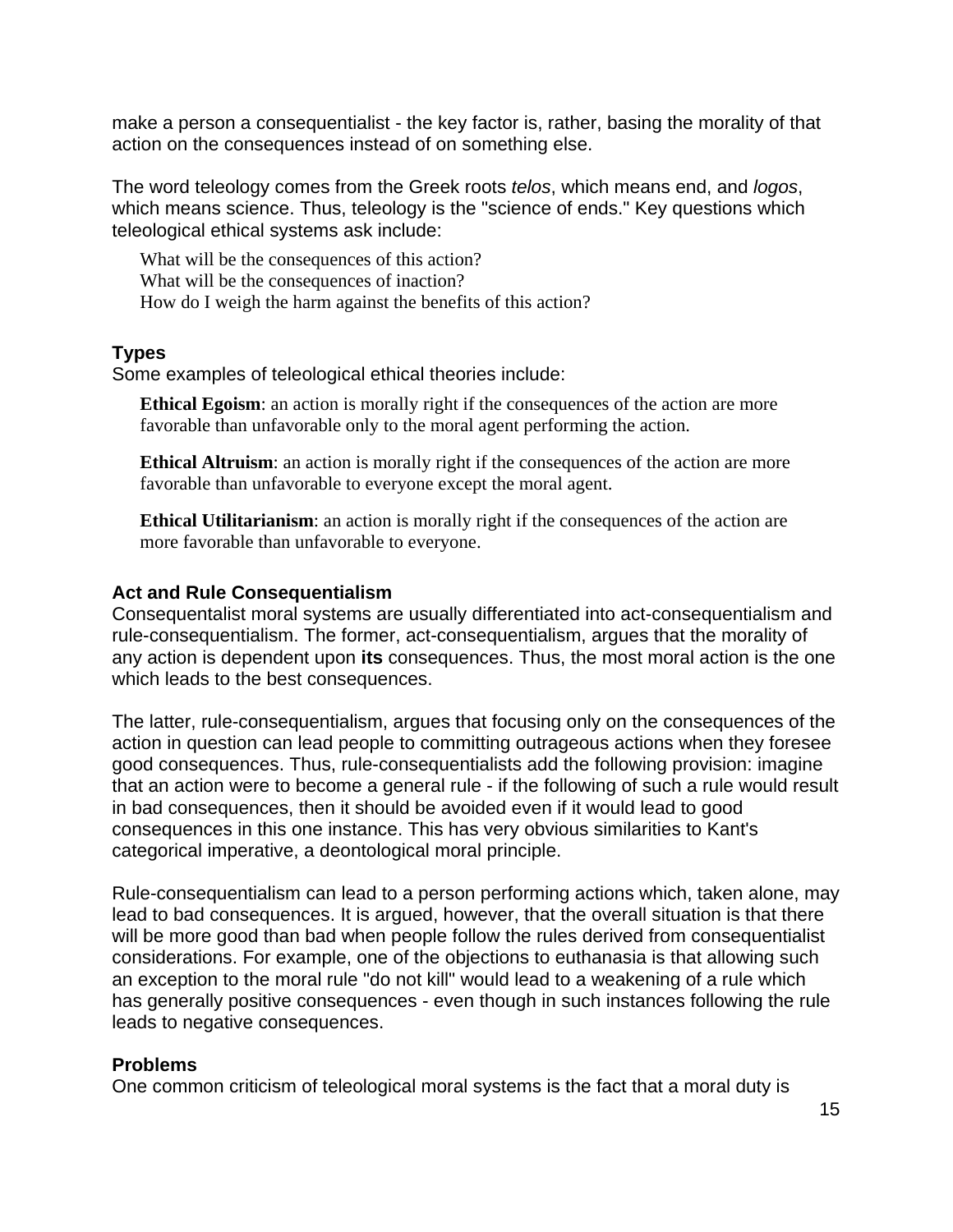<span id="page-15-0"></span>derived from a set of circumstances lacking any moral component. For example, when a teleological system declares that choices are moral if they enhance human happiness, it isn't argued that "human happiness" is intrinsically moral itself. Nevertheless, a choice which enhances that happiness is moral. How does it happen that one can lead to the other?

Critics also often point out the impossibility of actually determining the full range of consequences any action will have, thus rendering attempts to evaluate the morality of an action based upon those consequences similarly impossible. In addition, there is much disagreement over how or even if different consequences can really be quantified in the way necessary for some moral calculations to be made. Just how much "good" is necessary to outweigh some "evil," and why?

Another common criticism is that consequentialist moral systems are simply complicated ways of saying that the ends justify the means - thus, if it is possible to argue that enough good will result, then any outrageous and horrible actions would be justified. For example, a consequentialist moral system might justify the torture and murder of an innocent child if it would lead to a cure for all forms of cancer.

The question of whether or not we should really be committed to taking responsibility for **all** of the consequences of our actions is another issue which critics bring up. After all, if the morality of my action is dependent upon **all** of its consequences, then I am taking responsibility for them - but those consequences will reach far and wide in ways I cannot anticipate or comprehend.

### **Virtue Ethics**

Morality and Character

Both teleological and deontological ethical theories are called deontic or action-based theories of morality because they focus entirely upon the actions which a person performs. Those theories focus on the question, "Which action should I choose?" Virtue ethics, however, take a very different perspective.

Virtue-based ethical theories place much less emphasis on which rules people should follow and instead focus on helping people develop good character traits, such as kindness and generosity. These character traits will, in turn, allow a person to make the correct decisions later on in life. Virtue theorists also emphasize the need for people to learn how to break bad habits of character, like greed or anger. These are called vices and stand in the way of becoming a good person.

Recently virtue ethics has not been a very common topic for study, but it back to the ancient Greek thinkers and it thus the oldest type of ethical theory in Western philosophy. Plato discussed four key virtues: wisdom, courage, temperance and justice. The first systematic description of virtue ethics was written down by Aristotle in his famous work Nichomachean Ethics. According to Aristotle, when people acquire good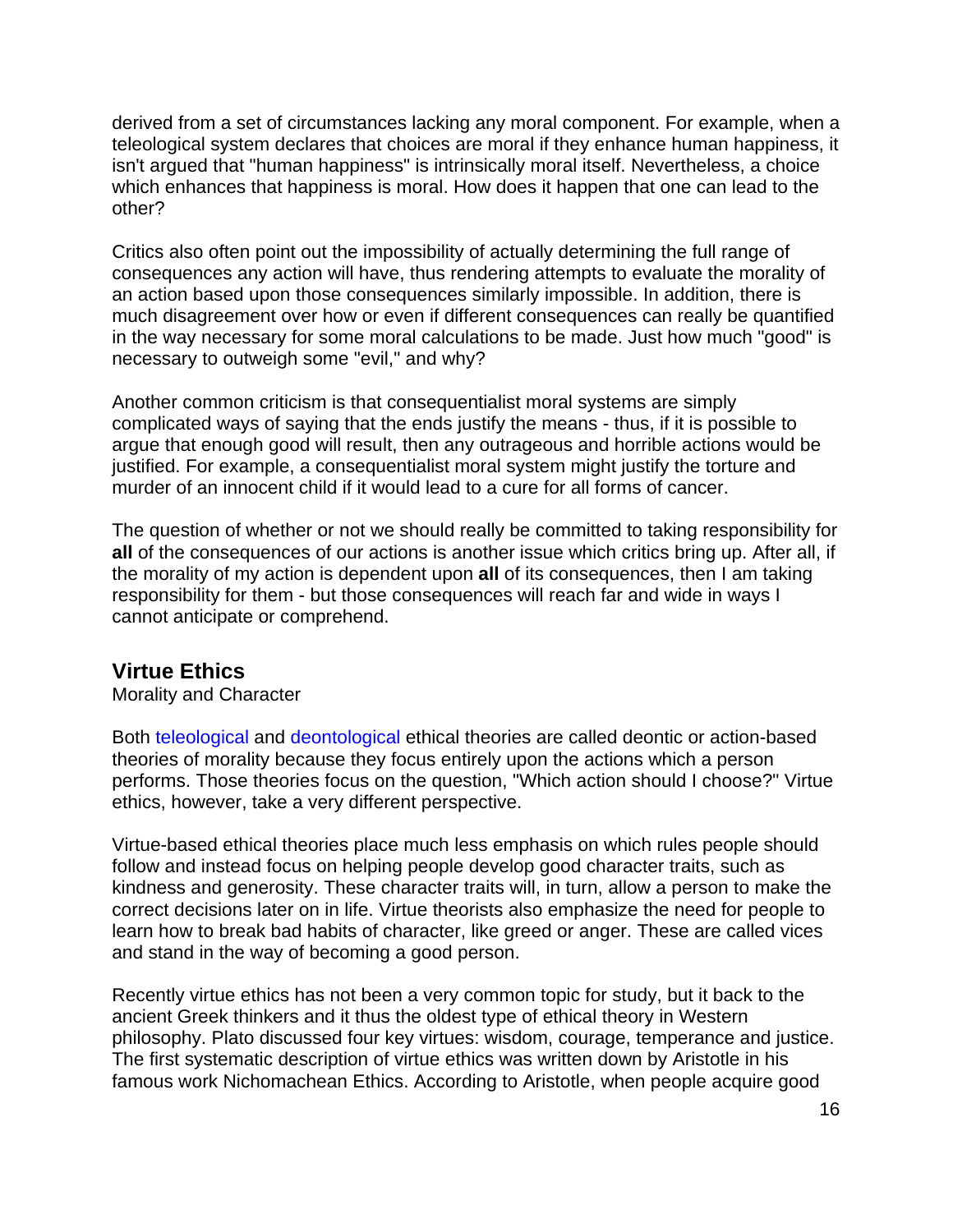habits of character, they are better able to regulate their emotions and their reason. This, in turn, helps us reach morally correct decisions when we are faced with difficult choices.

One reason why virtue ethics can be popular and why they can make an important contribution to our understanding of morality is that they emphasize the central role played by motives in moral questions. To act from virtue is to act from some particular motivation; thus to say that certain virtues are necessary for correct moral decisions is to say that correct moral decisions require correct motives.

Neither teleological nor deontological moral theories require motives to play a role in our evaluation of moral decisions - but encouraging correct motivations is very often a key component of the moral education of young people. We are taught that we should **desire** certain outcomes and that we should **want** to accomplish certain goals by our actions.

Another reason why virtue theories can be so attractive is that the other moral theories share in common the difficulty in dealing with complicated moral calculations over what actions to take or which moral duties to emphasize. Virtue theories promise that once we are successful in creating the sort of person we want to be, arriving at the correct moral decisions will come naturally.

Key questions which virtue ethical systems ask include:

What sort of person do I want to be? What virtues are characteristic of the person I want to be? What actions will cultivate the virtues I want to possess? What actions will be characteristic of the sort of person I want to be?

### **Problems**

Unfortunately, the reality isn't quite so neat and simple. Although many common moral decisions may indeed come more easily to a person of the "right" moral character, the fact of the matter is that many moral dilemmas require a great deal of careful reasoning and thinking - simply having the right character cannot be enough to even make the right decision likely, much less assured. The fact that rule based and duty based ethical systems are complicated and difficult to employ does not make a person of good character more likely to make the right choices.

Another problem with virtue-based ethical systems is the question of just what the "right" sort of character is a person should have. Many, if not most, virtue theorists have treated the answer to this question as self-evident, but it is anything but that. One person's virtue may be another person's vice, and a vice in one set of circumstances may be a virtue in another.

Some advocates of virtue ethics may suggest that we determine the right virtues by asking a virtuous person, but that is just an exercise in begging the question. Others